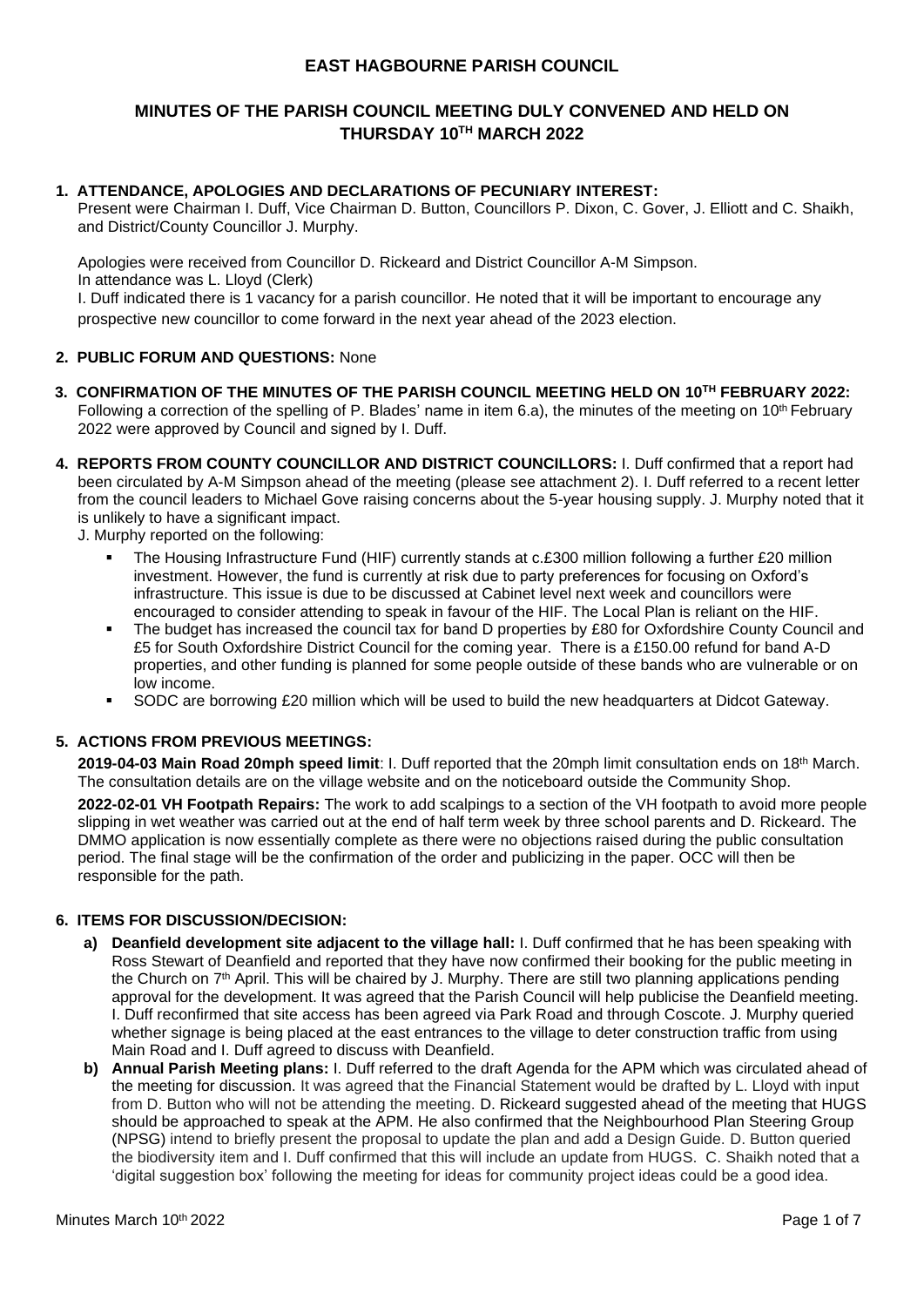D. Button noted that any suggestion should be a considered idea rather than just a wish list. I. Duff invited comments via email prior to finalising the agenda.

- **c) To approve Insurance Renewal with Gallagher (formerly Came & Co) for 2022-23 at a cost of £1425.62:** All councillors approved the insurance renewal for 2022-23.
- **d) To approve the Clerk's SLCC membership renewal for 2022-23 at a cost of £144.00:** All councillors approved the clerk's membership for 2022-23.
- **e) To approve OALC membership renewal for 2022-23 at a cost of £207.05 (+VAT):** All councillors approved the membership for 2022-23.
- **f) To renew CFO Membership for 2022-23 at a cost of £70.00:** I. Duff spoke with D. Rickeard and L. Lloyd ahead of the meeting to confirm the value of Community First Oxfordshire membership. They have been very useful with Covid regulations and it was agreed by all councillors that membership should be renewed.
- **g) SODC Consultations:**
	- **i) Draft Community Infrastructure Levy (CIL) Charging Schedule:** Councillors agreed that there is no need to respond to this consultation at this stage.
	- **ii) Draft Developer Contributions Supplementary Planning Document (SPD)** Councillors agreed that there is no need to respond to this consultation at this stage.
- **h) Queens Platinum Jubilee plans:** Councillors do not wish to get involved in the organisation of an event so it was agreed that the Parish Council should ensure the pavilion/recreation ground is available as a venue to support a Big Lunch or other activities if any members of the community wish to organise something.

# **7. ITEMS FOR REPORT:**

- **a) Planning Applications:** I. Duff confirmed that there are no outstanding planning applications.
- **b) East Hagbourne Sport and Recreation Committee:** D. Button confirmed that billing is up to date and the first party booking since Covid has been secured for May. The EHS&RC AGM is on 12<sup>th</sup> April.
- **c) Cemetery Committee:** D. Button reported that the committee met on 8th March. It was formally agreed at the meeting that the cemetery fees will remain the same for 2022-23 and D. Button will continue as Chairman for the coming year. Fly tipping in the cemetery layby was reported by L. Lloyd via FixMyStreet and cleared away within a week.
- **d) Employment Committee:** D. Button confirmed that the NJC payrise for 2021-22 has finally been agreed at 1.75% but the pay scale breakdown is still pending. D. Button asked for permission to calculate the backpay based on the percentage, and to pay this alongside the March salary payment. All councillors agreed with this course of action.
- **e) Butts Piece Allotments:** L. Lloyd confirmed that she is currently drafting the letters ahead of tenancy renewals on 1st April.
- **f) Community Speedwatch:** Nothing to report.
- **g) East Hagbourne Community Support Group (Coronavirus):** Nothing to report.
- **h) Didcot Garden Town:** J. Murphy confirmed that a planning application has been submitted for the Gateway site, for around 144 houses. One area of concern is the parking on site.
- **i) Flood Group:** Nothing to report.
- **j)** Future Oxfordshire Partnership: P. Dixon confirmed that the next meeting is on the 22<sup>nd</sup> March.
- **k) Neighbourhood Plan:** Ahead of the meeting, D. Rickeard circulated notes from a discussion between the NPSG and SODC held on 7<sup>th</sup> March. He confirmed that Locality have approved the application for support in preparation of a Design Guide and they hope to start work as soon as possible. The process seems straightforward and R. Rios of OCC thought that it should be realistic to prepare a Design Code and an updated Neighbourhood Plan text in about 2 months. There is no formal process for the preparation phase although it is encouraged to communicate and engage with the local community - the Annual Parish Meeting will be the first stage in this process. Once this is done, there will be a six-week formal pre-submission consultation.
- **l) Downland Villages Transport Group (DVTG):** Nothing to report.
- **m) DMMO Application:** See item 5.
- **n) North Wessex Downs AONB discussions:** I. Duff reported that L. Lloyd's attempts to initiate a discussion with the AONB team have not been successful. J. Murphy agreed that the added protection could be beneficial for the parish. I. Duff suggested that David Johnston MP could be involved to try and help with this.
- **o) Parish pavements and verges:** I. Duff reported on the issues with the lack of clarity on OCC maps concerning verge ownership. He is currently speaking with Nick Blacow at OCC to see if this can be resolved, initially querying the Blewbury Road/New Road bend alongside Grange Farmhouse. I. Duff also reported on the potential pavement/kerb repair along Main Road. J. Murphy spoke with Daniel Depp today and will meet with him to try and move this up the priority list. Pavements in the village are still a concern but a lack of updated information on possible repair options and costings is increasingly frustrating. J. Murphy is trying to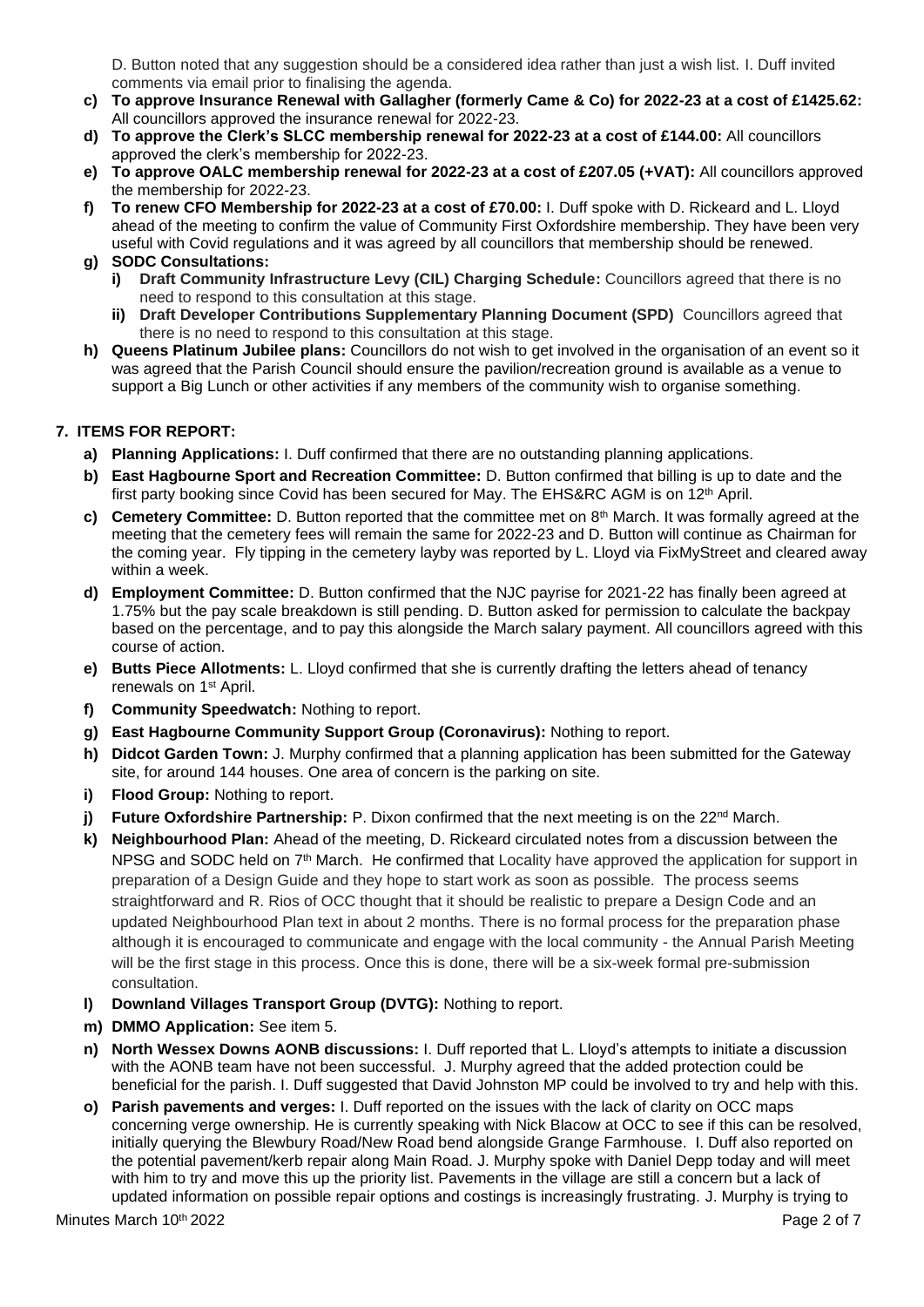progress the issue. C. Gover noted that the Hagbourne to Blewbury road should be a priority. The new tarmac was badly damaged by the sun not long after it was laid, and the road surface badly needs repaired. It was agreed that C. Gover would send photographs of the road to J. Murphy to action. I. Duff noted that D. Rickeard is in discussion with HUGS to develop plans for a balanced approach to grasslands including road verges. HUGS plan to get wildlife guidance and input from BBOWT in the next week and then arrange an informal discussion for interested parish councillors before the APM.

**p) Use of 4WD vehicles along Moor Lane:** D. Rickeard reported ahead of the meeting of a convoy of 15 vehicles that had recently been seen travelling the whole length of Moor Lane into West Hagbourne. This has also been raised with WH Parish Council and Jane Murphy. Moor Lane is a byway open to all traffic so use of vehicles is legal, but it is anti-social as it causes great damage to the surface and sometimes the margins where HUGS have been maintaining and planting new trees and other plants.

# **8. Correspondence:**

L. Lloyd reported the following correspondence items this month:

Jeff Powell enquired about permissive rights to use the section of 197/6 path that has been diverted onto his land for several years due to a damaged bridge. As this is a public right of way, L. Lloyd has passed the details on to A. McEwan-James of OCC who will liaise directly with Jeff Powell on the matter.

Hagbourne PTA are holding a circus event on the school field on Tuesday 5<sup>th</sup> July following discussions with the circus team about venue suitability. All circus vehicles and vendors will be sited on the school field but visitors will be using the village car park.

C. Shaikh reported that close board fencing c. 2m tall has recently been erected along the Grange footpath boundary of the Manège at Lower Cross Farm.

An email from SODC has been received confirming an increase in the cost of their weekly dog bin emptying service from £6.90 per bin to £7.25 per bin (+VAT) from 1<sup>st</sup> April. The Parish Council's 2022-23 budget anticipated this increase and covers the cost.

D. Button confirmed that a note of thanks following the tree removal along footpath 197/8 has been received from 14 Main Road.

# **9. Finance:**

### **a) Expenditure and receipts since the last meeting and account balances:**

**a) Payments** 

| since last | NB: Payments pending are shown in yellow and are not included in |
|------------|------------------------------------------------------------------|
| meeting:   | the account balance shown in c)                                  |

|                           |                                            | Online                   |           |                   |           |            |
|---------------------------|--------------------------------------------|--------------------------|-----------|-------------------|-----------|------------|
| Payee                     | Item                                       | <b>Payment/Cheque No</b> | Amount    | <b>VAT</b>        | Total     | Date       |
|                           |                                            | O/P Auth:                |           |                   |           |            |
| Dark White Digital        | INV000869 February web hosting             | D. Rickeard/C. Gover     | £30.00    | £0.00             | £30.00    | 14/02/2022 |
|                           | INV 220104 - meeting room hire             | $O/P$ Auth:              |           |                   |           |            |
| EHS&RC                    | 13/01                                      | D. Rickeard/C. Gover     | £25.00    | £0.00             | £25.00    | 14/02/2022 |
|                           | INV 1132/22 Car park hedge                 |                          |           |                   |           |            |
| <b>BGG Garden and</b>     | cutting 04/12 and cemetery hedge           | O/P Auth:                |           |                   |           |            |
| <b>Tree Care</b>          | cutting 14/01                              | D. Rickeard/C. Gover     | £400.00   | £80.00            | £480.00   | 14/02/2022 |
| <b>BGG Garden and</b>     | INV 1133/22 - Cemetery tree works          | O/P Auth:                |           |                   |           |            |
| <b>Tree Care</b>          | 25/01                                      | D. Rickeard/C. Gover     | £650.00   | £130.00           | £780.00   | 14/02/2022 |
|                           | INV 10287225 Dog Bin Emptying 1            | O/P Auth:                |           |                   |           |            |
| SODC                      | Oct - 31 Dec 2021                          | D. Rickeard/C. Gover     | £1,166.10 | £233.22           | £1,399.32 | 14/02/2022 |
| <b>Grundon Waste</b>      |                                            |                          |           |                   |           |            |
| Management                | Cemetery Bin - January                     | DD                       | £40.85    | £8.17             | £49.02    | 21/02/2022 |
|                           |                                            | O/P Auth:                |           |                   |           |            |
| Laura Lloyd               | <b>February Salary</b>                     | D. Rickeard/C. Gover     | £673.24   | £0.00             | £673.24   | 28/02/2022 |
| <b>Graham Crow</b>        | <b>Expenses for scalpings, VH footpath</b> |                          | £44.29    | £8.86             | £53.15    |            |
| <b>SLCC</b>               | <b>FILCA</b> qualification                 |                          | £120.00   | £24.00            | £144.00   |            |
| <b>Dark White Digital</b> | <b>March web hosting</b>                   |                          | £30.00    | £0.00             | £30.00    |            |
| EHS&RC                    | Meeting room hire 10/2                     |                          | £25.00    | £0.00             | £25.00    |            |
| Laura Lloyd               | <b>March Salary</b>                        |                          | £673.24   | E <sub>0.00</sub> | £673.24   |            |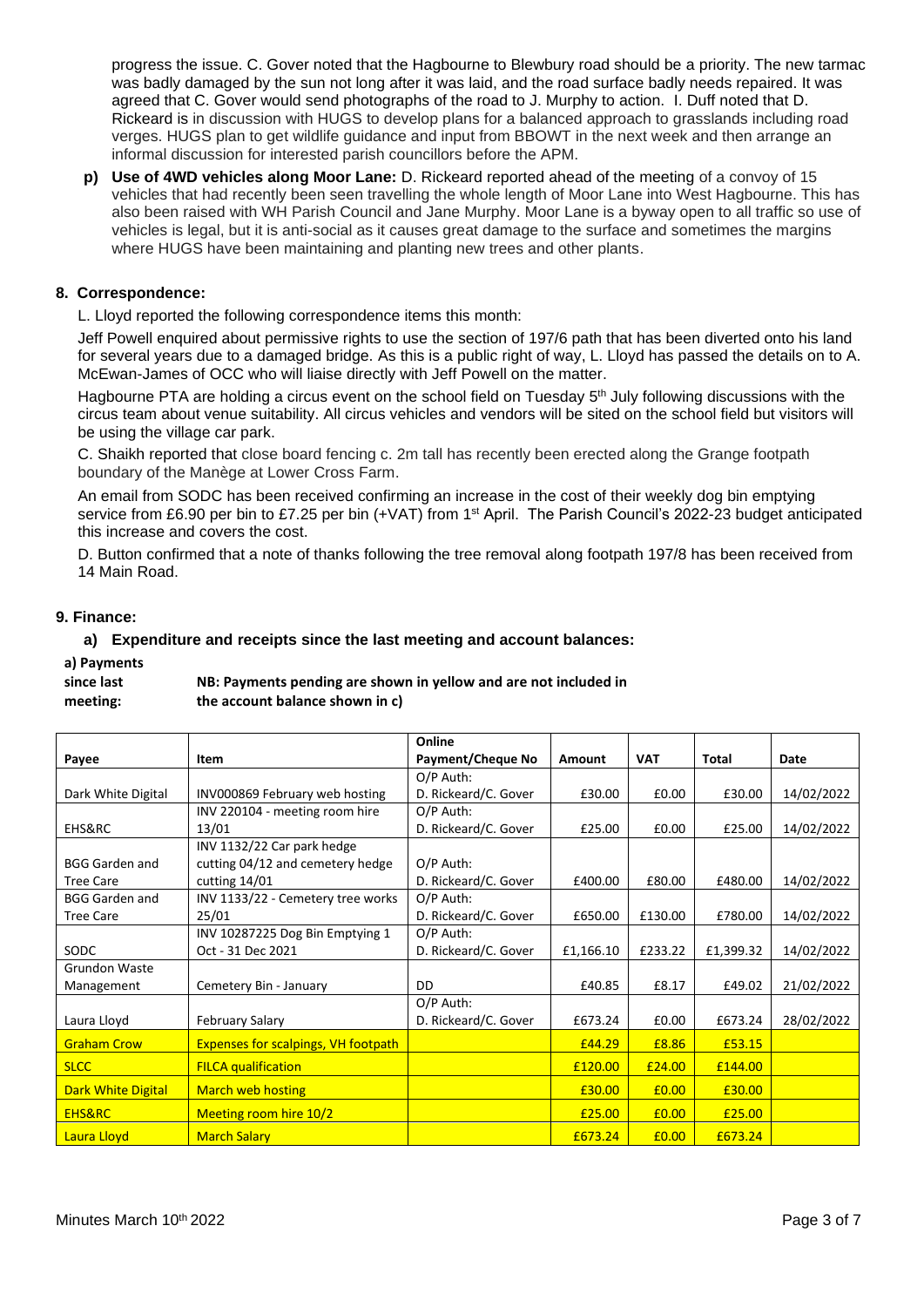#### **b) Receipts since last meeting**

| From        | Item                     | Amount  | Date       |
|-------------|--------------------------|---------|------------|
| R. Spurrett | EROB and ashes interment | £352.00 | 04/03/2022 |

#### **c) Accumulated Account Balances (reconciled as of last bank statement through 10/03/2022)**

| NOW CLOSED |
|------------|
| £46,925.96 |
| £46,925.96 |
|            |

#### **d) The Special Project Balances (as of 10/03/2022) are:**

|                                                    | £5,303.15  |
|----------------------------------------------------|------------|
|                                                    | £11,202.15 |
| Received 24/04/19 so requires spending by 23/04/24 | £1,905.97  |
| Received 30/04/21 so requires spending by 29/04/26 | £1,517.73  |
| Received 27/10/21 so requires spending by 26/10/26 | £3,307.90  |
| <b>Total CIL money</b>                             | £6,731.60  |
|                                                    | £4,943.91  |
| Total                                              | £28,180.81 |
|                                                    |            |
|                                                    |            |

### **e) General Reserve (as of 10/03/2022)** £18,745.15

**b) Review and approval of payments:** The Council reviewed the pending payments and approved those without prior minuted/regular payment approval.

### **10. Items for report and inclusion on the April agenda:**

# None noted

The meeting closed at 9.08pm. The next Parish Council meeting will be on 21st April 2022 at the Pavilion, Great Mead, East Hagbourne.

Signed……………………………………………………Dated………………………………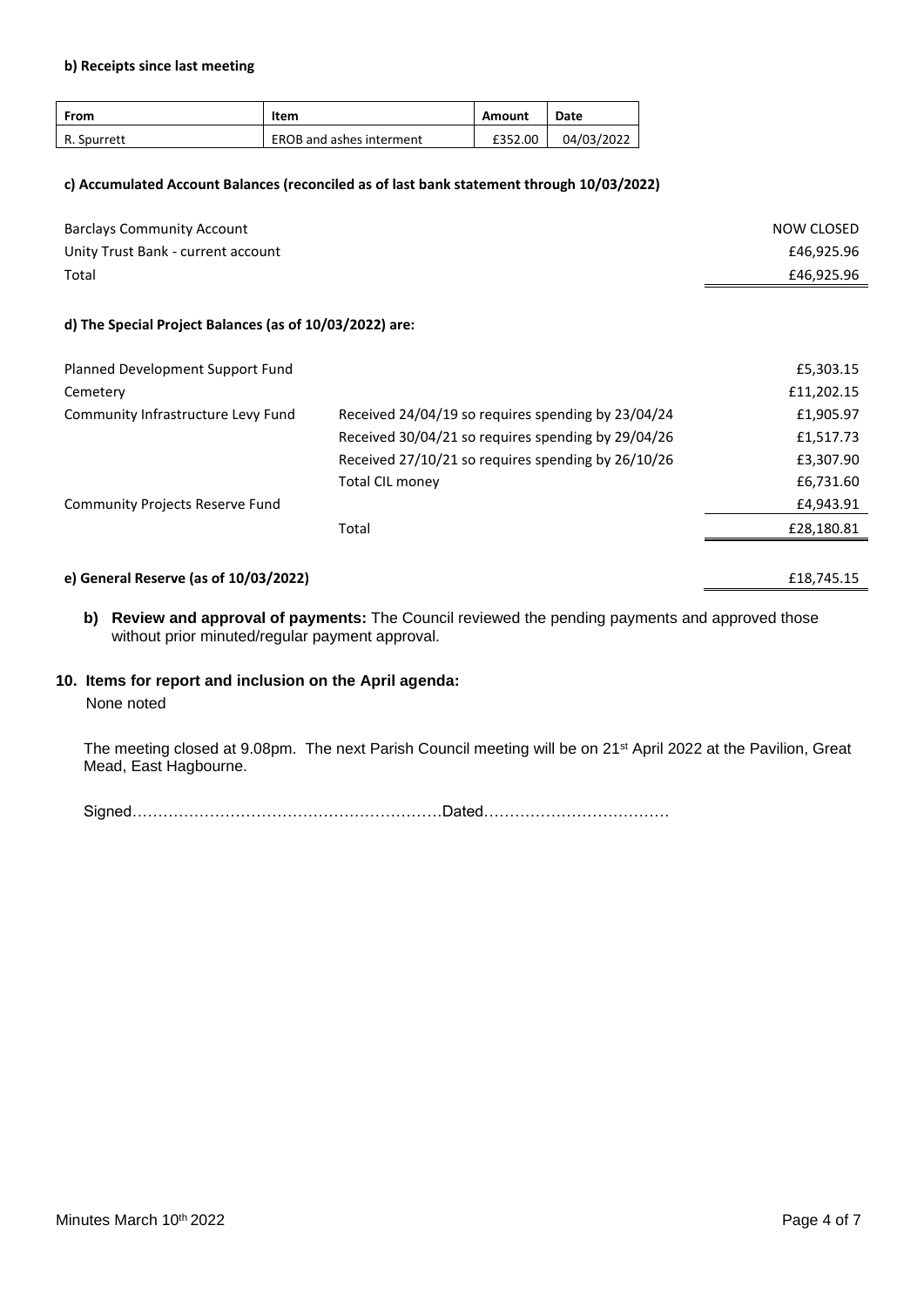# **ATTACHMENT 1: ACTION LIST**

| <b>Action No</b> | What                        | Who          | <b>Status</b> |
|------------------|-----------------------------|--------------|---------------|
| 2019-04-03       | Main Road 20mph speed limit | <b>ID/LL</b> | With OCC      |
| 2022-02-01       | VH footpath repairs         | DR           | Complete      |

# **ATTACHMENT 2:**

| <b>TITLE</b>  | <b>DISTRICT COUNCILLOR'S REPORT</b>  |
|---------------|--------------------------------------|
| <b>AUTHOR</b> | <b>CLLR ANNE-MARIE SIMPSON</b>       |
| <b>PARISH</b> | <b>EAST HAGBOURNE PARISH COUNCIL</b> |
| <b>DATE</b>   | <b>10 MARCH 2022</b>                 |
|               |                                      |

# **Standing with Ukraine**

Cllr David Rouane, leader of South Oxfordshire District Council, has issued a statement on the war in Ukraine (4 March):

*We all value those qualities of democracy, freedom and security which we in Britain take for granted. We stand by the people of Ukraine in the face of the invasion by Russia and our thoughts are with everyone affected by this action.*

*It's difficult at this stage to predict exactly what may or may not unfold over the coming days and weeks, but we know that our community will want to do whatever they can to support our neighbours whose friends and families are directly affected by the conflict and those we see on our television screen.*

*We will show our solidarity with those affected through the channels open to us as a council and we would urge those who want to help the aid effort to support the appeals issued by established international agencies who are already working in the area, and to be aware of local community groups who are supporting Ukrainian families here in the UK.*

Guidance on **[government support available](https://www.gov.uk/guidance/support-for-family-members-of-british-nationals-in-ukraine-and-ukrainian-nationals-in-ukraine-and-the-uk)** to Ukrainian nationals and their family members, including the Ukraine Family Scheme.

If you'd like to help, the government is advising people to ensure they "give safely" to registered charities.

Established charities with experience of responding to disasters are usually best placed to reach victims on the ground.

The best current route to donate and support is via the **[Disasters Emergencies Committee](https://www.dec.org.uk/appeal/ukraine-humanitarian-appeal)**. The UK Government has said it will match fund up to £20m. DEC works with 15 charities including Oxfam, Christian Aid and Save the Children.

There are a number of other international charities you can support:

- **[The British Red Cross has launched a Ukraine Crisis Appeal](https://donate.redcross.org.uk/appeal/ukraine-crisis-appeal?c_code=175151&c_source=google&c_name=Ukraine%20Crisis%20Appeal&adg=&c_creative=generic&c_medium=cpc&gclid=CjwKCAiApfeQBhAUEiwA7K_UH1lOr-uSFgzOIbJZF4K9YS5SbjUi_bhRzao7wv6Bh52Qz6Ua_GI62RoCGMwQAvD_BwE)** to support the work of the Ukrainian Red Cross to fund food, water, first aid, medicines, warm clothes and shelter.
- The **[UNHCR refugee agency](https://www.unhcr.org/uk/)** is collecting monetary donations for humanitarian assistance, emergency shelter and relief items like blankets. It will also fund psychological support for refugees.
- The **[UN's children's charity, UNICEF](https://www.unicef.org.uk/)**, is accepting donations to help ensure child health and protection services are sustained and families have clean water and food.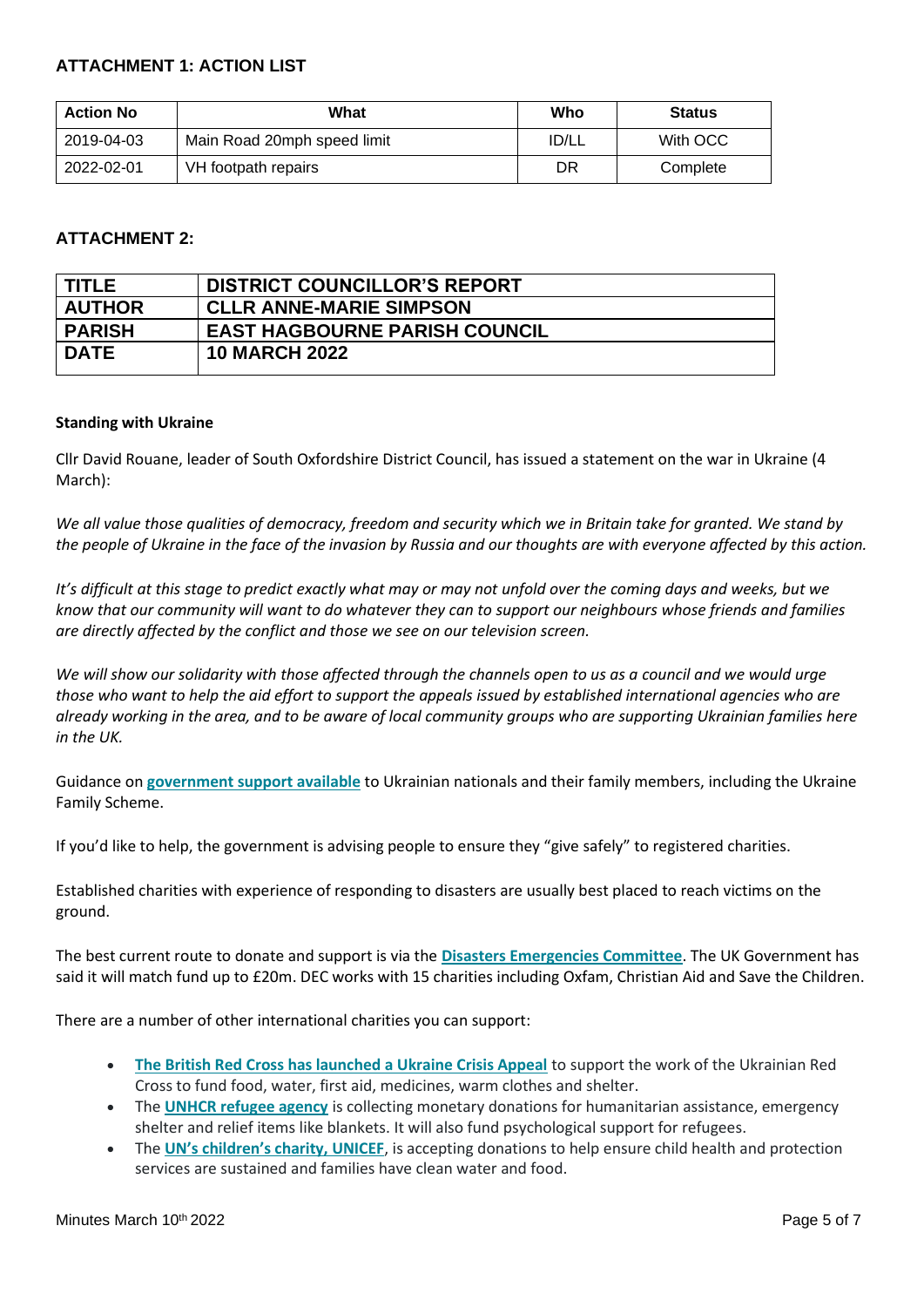If you're looking to donate to causes working in Ukraine and neighbouring countries, you should make a few simple checks before giving:

- Check the charity's name and registration number at **[www.gov.uk/checkcharity](http://www.gov.uk/checkcharity)**
- Make sure the charity is genuine before giving any financial information
- Be careful when responding to emails or clicking on links within them
- Contact or find out more online about the charity that you're seeking to donate to or work with to understand how they are spending their funds
- Look out for the Fundraising Badge on charity fundraising materials, this is the logo which shows that a charity has committed to fundraise in line with the Code of Fundraising Practice

# **Parking charges**

Important changes will be introduced to parking in South Oxfordshire from next month.

Motorists parking in district council car parks in Didcot, Goring, Henley, Thame or Wallingford are advised that from **Monday 4 April**:

- There will be a new charging period, from 8am to 6pm Monday to Saturday\*
- There will be a small increase in parking fees\*
- New and renewed permits will only be valid for the specific car park for which they are issued and will not be transferable.

For more information (Questions and Answers) visi[t southoxon.gov.uk/parkingchanges.](http://www.southoxon.gov.uk/parkingchanges)

\*These changes will not apply at Goldsmiths Lane in Wallingford, which is part-owned by Wallingford Town Council and a private developer.

# **Letter to Rt Hon Michael Gove MP on the 5 year Housing Land Supply Rules**

On 31<sup>st</sup> January all of the leaders of the 6 Oxfordshire authorities (instigated by SODC Leader David Rouane) wrote to [Michael Gove](https://www.southoxon.gov.uk/wp-content/uploads/sites/2/2022/02/Oxfordshire-Leaders-5-year-land-supply-letter-.pdf) at DHLUC to express their concerns about the 5-yr HLS system, which is in urgent need of review and completely unfit for purpose. All Oxfordshire MPs were also copied and some have responded positively.

# **Sessions to help health and beauty staff identify victims of domestic abuse**

Free training is now available to help ensure hair and beauty staff know what to do if they suspect a client or colleague is at risk of or suffering from domestic abuse.

The South and Vale Community Safety Partnership and Oxfordshire charity Reducing the Risk of Domestic Abuse are running a series of free online training sessions for people in the hair and beauty industry to raise awareness of domestic abuse.

The events, called 'Transformations – changing our response to domestic abuse', are now available for anyone working across Oxfordshire in hair and beauty, including nail bars, tattooists and ear-piercing establishments.

Domestic abuse affects 1 in 3 women and 1 in 6 men in their lifetime, so it's very important that people know how they can support those affected.

For more information and to register visit –**[southandvale.gov.uk/youcanhelp](http://www.southandvale.gov.uk/youcanhelp)**.

For advice and support on domestic abuse please call Oxfordshire Domestic Abuse Service's Helpline number **0800 731 0055** (Mon-Fri 10am-6pm Sat 10am-4pm) or visit **[reducingtherisk.org.uk](http://www.reducingtherisk.org.uk/)**